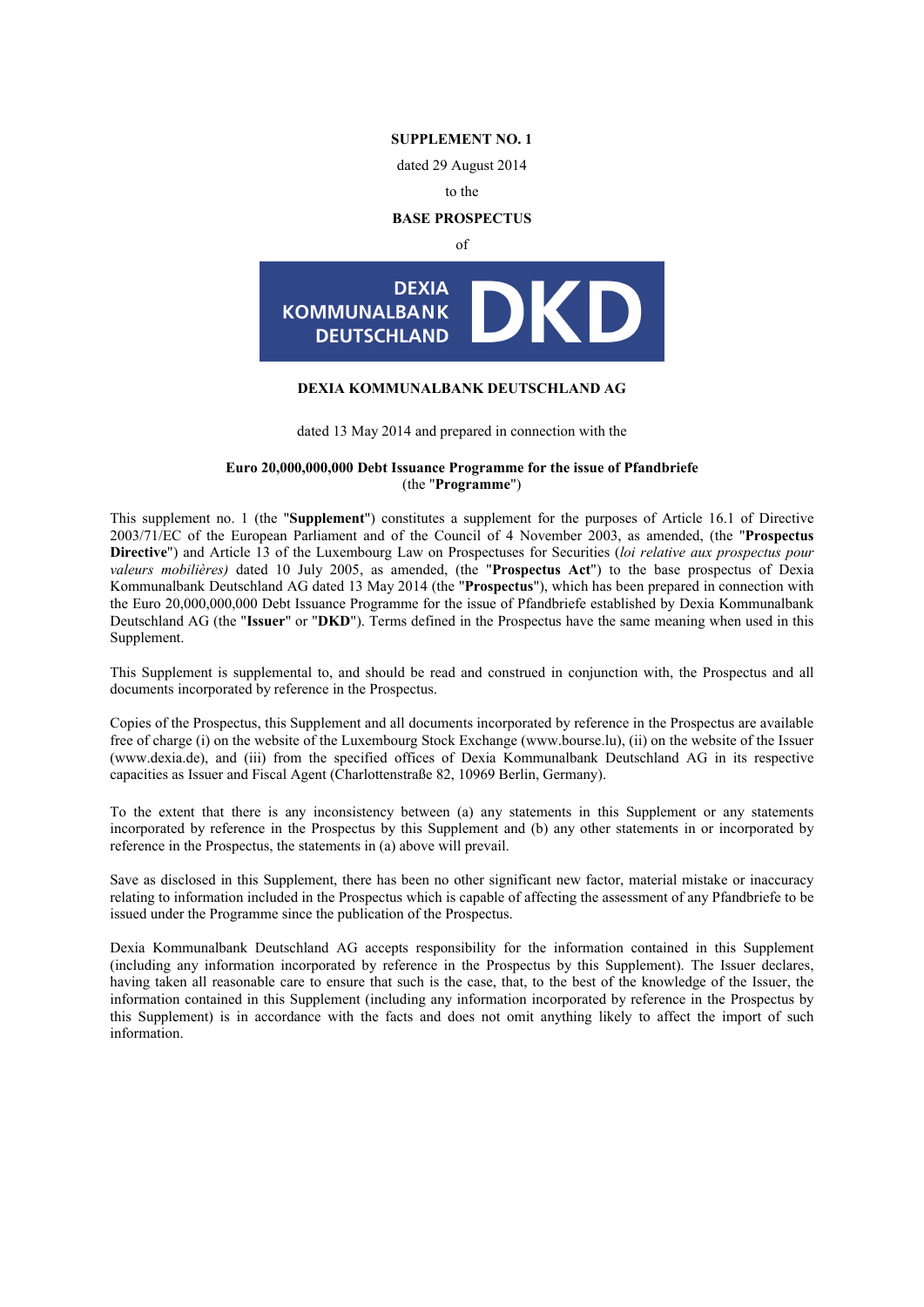**A. Amendments to the section commencing on page 5 of the Prospectus which is entitled "Summary"**

### **01. The following shall be added to the end of the subsection commencing on page 6 of the Prospectus which is entitled "Section B – Issuer – B.12 – Selected historical key financial information":**

| The following table presents a summary of selected financial<br>information of the Issuer (in the case of information provided in<br>relation to the balance sheet) at the dates specified or (in the case of<br>information provided in relation to the income statement) for the six<br>months periods ended 30 June 2013 and 30 June 2014, respectively,<br>which was in each case extracted from the unaudited non-consolidated<br>interim financial statements of the Issuer in relation to the six months<br>period ended 30 June 2014 (prepared pursuant to German Generally<br>Accepted Accounting Principles and in the German language):<br><b>Balance sheet figures in EUR million</b> |                           |                           |
|---------------------------------------------------------------------------------------------------------------------------------------------------------------------------------------------------------------------------------------------------------------------------------------------------------------------------------------------------------------------------------------------------------------------------------------------------------------------------------------------------------------------------------------------------------------------------------------------------------------------------------------------------------------------------------------------------|---------------------------|---------------------------|
|                                                                                                                                                                                                                                                                                                                                                                                                                                                                                                                                                                                                                                                                                                   | 30 June 2014              | 31 December 2013          |
| Balance sheet total                                                                                                                                                                                                                                                                                                                                                                                                                                                                                                                                                                                                                                                                               | 37,665.1                  | 39,545.7                  |
| Income statement figures in EUR million                                                                                                                                                                                                                                                                                                                                                                                                                                                                                                                                                                                                                                                           |                           |                           |
|                                                                                                                                                                                                                                                                                                                                                                                                                                                                                                                                                                                                                                                                                                   | $1 Jan. -30 June$<br>2014 | $1 Jan. -30 June$<br>2013 |
| Net interest income<br>and commission<br>income <sup>1</sup>                                                                                                                                                                                                                                                                                                                                                                                                                                                                                                                                                                                                                                      | 19.1                      | 12.5                      |
|                                                                                                                                                                                                                                                                                                                                                                                                                                                                                                                                                                                                                                                                                                   |                           | 9.6                       |
| General operating<br>express <sup>2</sup>                                                                                                                                                                                                                                                                                                                                                                                                                                                                                                                                                                                                                                                         | 10.4                      |                           |

# **02. The subsection on page 7 of the Prospectus which is entitled "Section B – Issuer – B.12 – Significant change in the financial or trading position" shall be replaced in its entirety as follows:**

|                            | <b>Significant change in the</b> Not applicable. There has occurred no significant change in the |
|----------------------------|--------------------------------------------------------------------------------------------------|
| financial<br><sub>or</sub> | <b>trading</b>   financial or trading position of DKD since 30 June 2014, the end of the         |
| position                   | last period for which financial statements have been published by<br>DKD.                        |

#### **B. Amendments to the section commencing on page 14 of the Prospectus which is entitled "German Translation of the Summary – Zusammenfassung"**

**01. The following shall be added to the end of the subsection commencing on page 15 of the Prospectus which is entitled "Abschnitt B – Emittentin – B.12 – Ausgewählte wesentliche historische Finanzinformationen":**

| Die folgende Tabelle zeigt eine zusammenfassende Darstellung         |
|----------------------------------------------------------------------|
| ausgewählter Finanzinformationen der Emittentin zum jeweils          |
| angegebenen Datum (im Fall von Informationen, die sich auf die       |
| Bilanz beziehen) bzw. für die am 30. Juni 2013 bzw. am 30. Juni 2014 |
| jeweils zu Ende gegangenen Halbjahre (im Fall von Informationen, die |
| sich auf die Gewinn- und Verlustrechnung beziehen). Alle             |
|                                                                      |

<sup>1</sup> Contains INCOME positions Interest income and Commission income and EXPENSES positions Interest expenses and Commission expenses of the income statement.

1

<sup>2</sup> Contains EXPENSES positions General administrative expenses and Depreciation, amortization and write-downs of intangible and tangible assets of the income statement.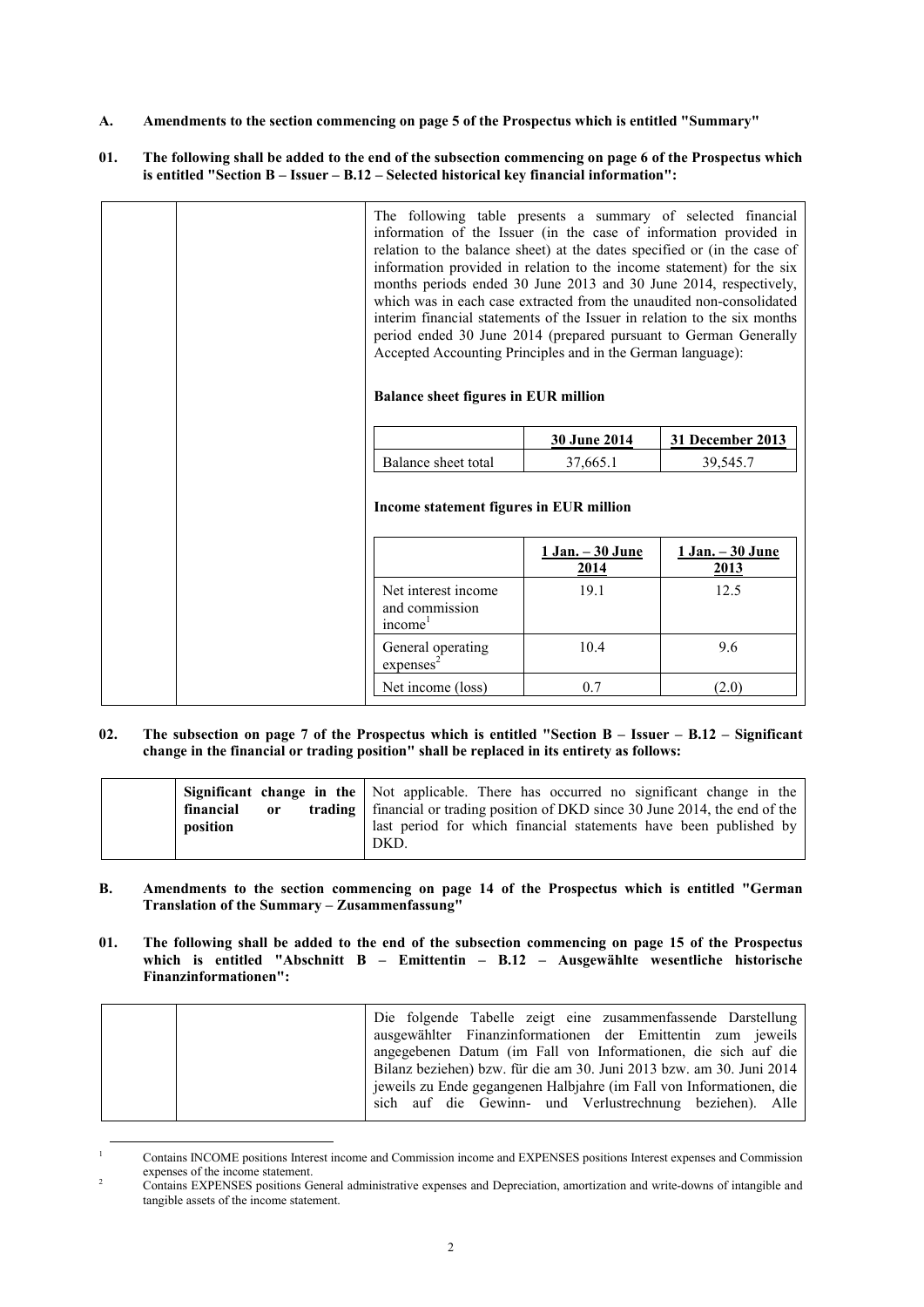|  | Finanzinformationen wurden dem nicht-geprüften, nicht-konsolidierten<br>nach<br>und<br>deutschsprachigen Zwischenabschluss der Emittentin für das am 30.<br>Juni 2014 zu Ende gegangene Halbjahr entnommen.<br>Bilanzkennzahlen in EUR Mio. | HGB-Rechnungslegungsgrundsätzen   | erstellten,                       |
|--|---------------------------------------------------------------------------------------------------------------------------------------------------------------------------------------------------------------------------------------------|-----------------------------------|-----------------------------------|
|  |                                                                                                                                                                                                                                             | 30. Juni 2014                     | 31. Dezember 2013                 |
|  | Bilanzsumme                                                                                                                                                                                                                                 | 37.665,1                          | 39.545,7                          |
|  | GuV-Kennzahlen in EUR Mio.                                                                                                                                                                                                                  |                                   |                                   |
|  |                                                                                                                                                                                                                                             | <u>1. Jan. – 30. Juni</u><br>2014 | <u>1. Jan. - 30. Juni</u><br>2013 |
|  | Zins- und Provisions-<br>überschuss <sup>1</sup>                                                                                                                                                                                            | 19,1                              | 12,5                              |
|  | Verwaltungsauf-<br>wendungen $2$                                                                                                                                                                                                            | 10,4                              | 9,6                               |
|  | Jahresüberschuss<br>(-fehlbetrag)                                                                                                                                                                                                           | 0,7                               | (2,0)                             |

**02. The subsection on page 16 of the Prospectus which is entitled "Abschnitt B – Emittentin – B.12 – Signifikante Veränderungen in der Finanzlage bzw. Handelsposition" shall be replaced in its entirety as follows:**

| Signifikante<br>Veränderungen<br>in<br>Finanzlage<br>Handelsposition | bzw. | Nicht anwendbar. Es sind keine wesentlichen Veränderungen in der<br><b>der</b> Finanzlage oder der Handelsposition der DKD seit dem 30. Juni 2014,<br>dem Ende des letzten Zeitraums, für den ein Abschluss von der DKD<br>veröffentlicht wurde, eingetreten. |
|----------------------------------------------------------------------|------|---------------------------------------------------------------------------------------------------------------------------------------------------------------------------------------------------------------------------------------------------------------|
|----------------------------------------------------------------------|------|---------------------------------------------------------------------------------------------------------------------------------------------------------------------------------------------------------------------------------------------------------------|

**C. Amendments to the section commencing on page 73 of the Prospectus which is entitled "Description of Dexia Kommunalbank Deutschland AG"**

**The following shall be added after the second paragraph of the subsection commencing on page 80 of the Prospectus which is entitled "FINANCIAL INFORMATION CONCERNING THE ISSUER'S ASSETS AND LIABILITIES, FINANCIAL POSITION AND PROFITS AND LOSSES":**

The English language translation of the binding German language version of the non-consolidated interim financial statements of the Issuer for the six months period ended 30 June 2014 (consisting of condensed balance sheet, condensed income statement and condensed notes to the interim financial statements), prepared pursuant to German GAAP are incorporated herein by reference to the Semi-Annual Report (*Halbjahresfinanzbericht*) 2014 of the Issuer (the "**Semi-Annual Report 2014**").

- **D. Amendments to the section commencing on page 94 of the Prospectus which is entitled "General Information"**
- **01. The subsection on page 94 of the Prospectus entitled "Significant Change in the Financial Position of the Issuer" shall be replaced as follows:**

There has occurred no significant change in the financial position of DKD since 30 June 2014, the end of the last period for which financial statements have been published by DKD.

<sup>1</sup> 1 Setzt sich zusammen aus den Positionen ERTRÄGE Zinserträge und Provisionserträge und AUFWENDUNGEN Zinsaufwendungen und Provisionsaufwendungen der Gewinn- und Verlustrechnung.

 $\overline{2}$ Setzt sich zusammen aus den Positionen AUFWENDUNGEN Allgemeine Verwaltungsaufwendungen und Abschreibungen und Wertberichtigungen auf immaterielle Anlagewerte und Sachanlagen der Gewinn- und Verlustrechnung.